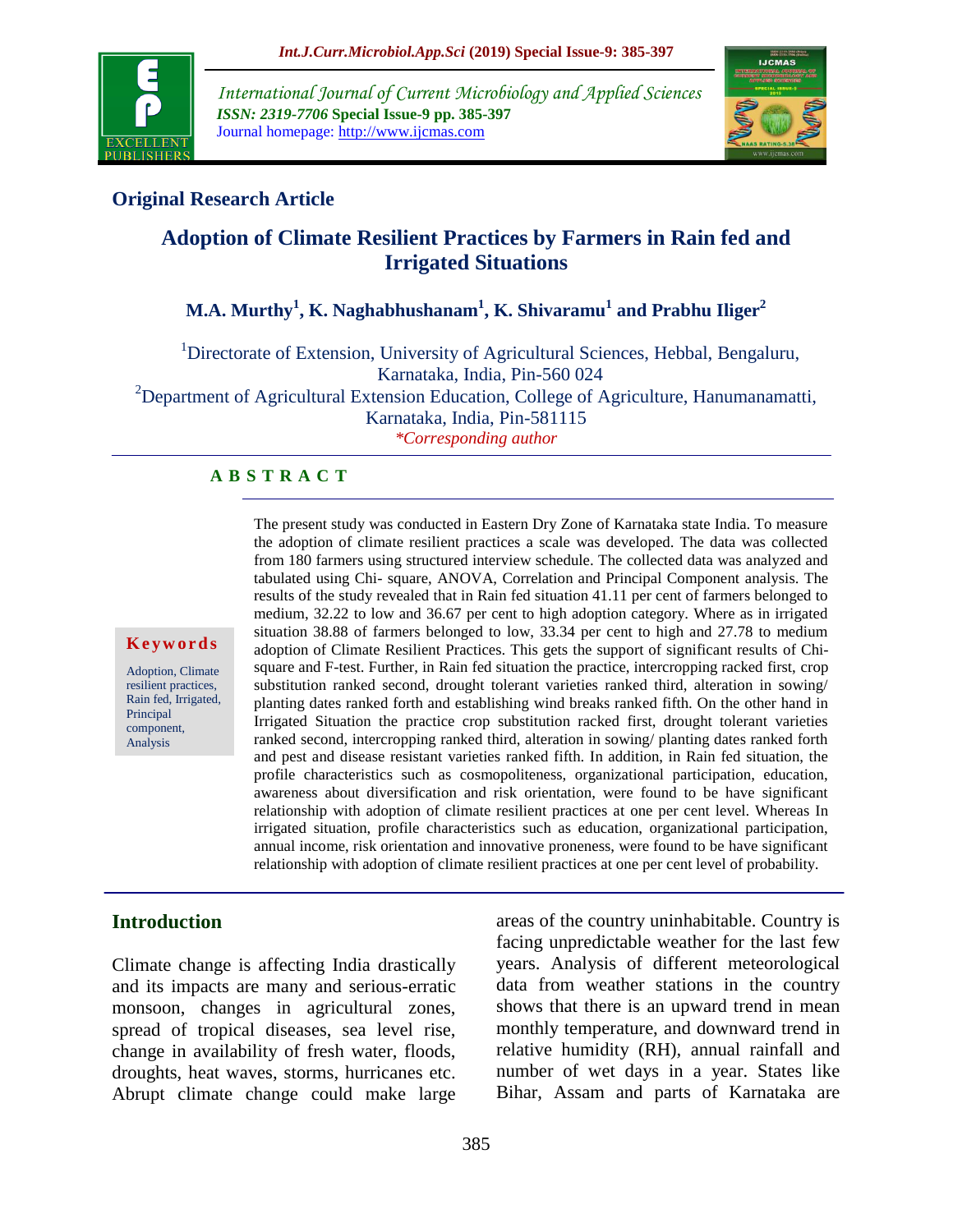experiencing dry spells, whereas Southern Gujarat, Maharashtra, parts of Bihar, Andhra Pradesh, Ladakh and Western Karnataka were hit by the flood. Some areas in India receive more than normal rainfall while some of the areas receive almost no rainfall. The various studies show the overall loss in the crop production in the country in the last few years due to the anticipated rise in the temperature. It is expected that in the near future, India is going to face the challenges that includes unwanted pressure from the growing population and changing scenario of world trade in agriculture.

With unpredictable weather, farmers keep changing crop management practices by growing resistant varieties and prepared for constant change in the farming practices. Impacts of climate change are diversified and need to be understood, so as to workout pragmatic strategies to mitigate ill-effects of climate change. In this aspect adoption of climate resilient practices play an important role and mainly focus on survival strategies undertaken by the farmers to face the vulnerability of climate change and also anticipated future impacts. With this background, the present study was designed to understand the adoption of climate resilient practices initiated due to climate change by farmers with the following specific objectives.

- 1. To Know the Overall Adoption of Climate Resilient Management Practices by Farmers in Rain fed and Irrigated Situations.
- 2. To Know the Practice wise Adoption of Climate Resilient Management Practices by farmers in Rain fed and Irrigated Situations.
- 3. To Find out Relationship between Profile Characteristics and Adoption of Climate Resilient Management Practices by

Farmers in Rain fed and Irrigated Situations; and

4. To Estimate the Contribution of Profile Characteristics to their Adoption of Climate Resilient Management Practices by Farmers in Rain fed and Irrigated Situations.

## **Materials and Methods**

The study was conducted in Eastern Dry Zone (Zone-5) of Karnataka, India. It covers six districts viz., Tumkur, Banglore (Rural), Bangalore (Urban), Kolar, Ramanagar and Chickballapur. Based on the existence of high range of variability in rainfall and temperature (since 20 years), six taluks were selected viz., Chickballapur, Dodddballapur, Anekal, Kolar, Gubbi and Ramanagar. From each of the selected taluks two villages were selected randomly. Thus, 12 villages were considered for the study. From each of the selected village 15 farmers were selected through proportionate random sampling. Thus, the total sample for the study was 180 respondents. The selected respondents were personally interviewed using pre-tested interview schedule. The data was tabulated and analyzed using Chi- square, ANOVA, Correlation and Principal Component analysis. Further, a scale was developed on adoption of Climate Resilient Practices. A score of 4,3,2, 1 and 0 were assigned to the responses fully followed, followed, un decided, partially not followed and not followed of adoption of climate resilient practices by farmers.

#### **Results and Discussion**

## **Overall adoption of climate resilient practices by farmers in rain fed and irrigated situations**

In Rain fed situation, 41.11per cent of farmers had medium adoption of climate resilient practices followed by 32.22 per cent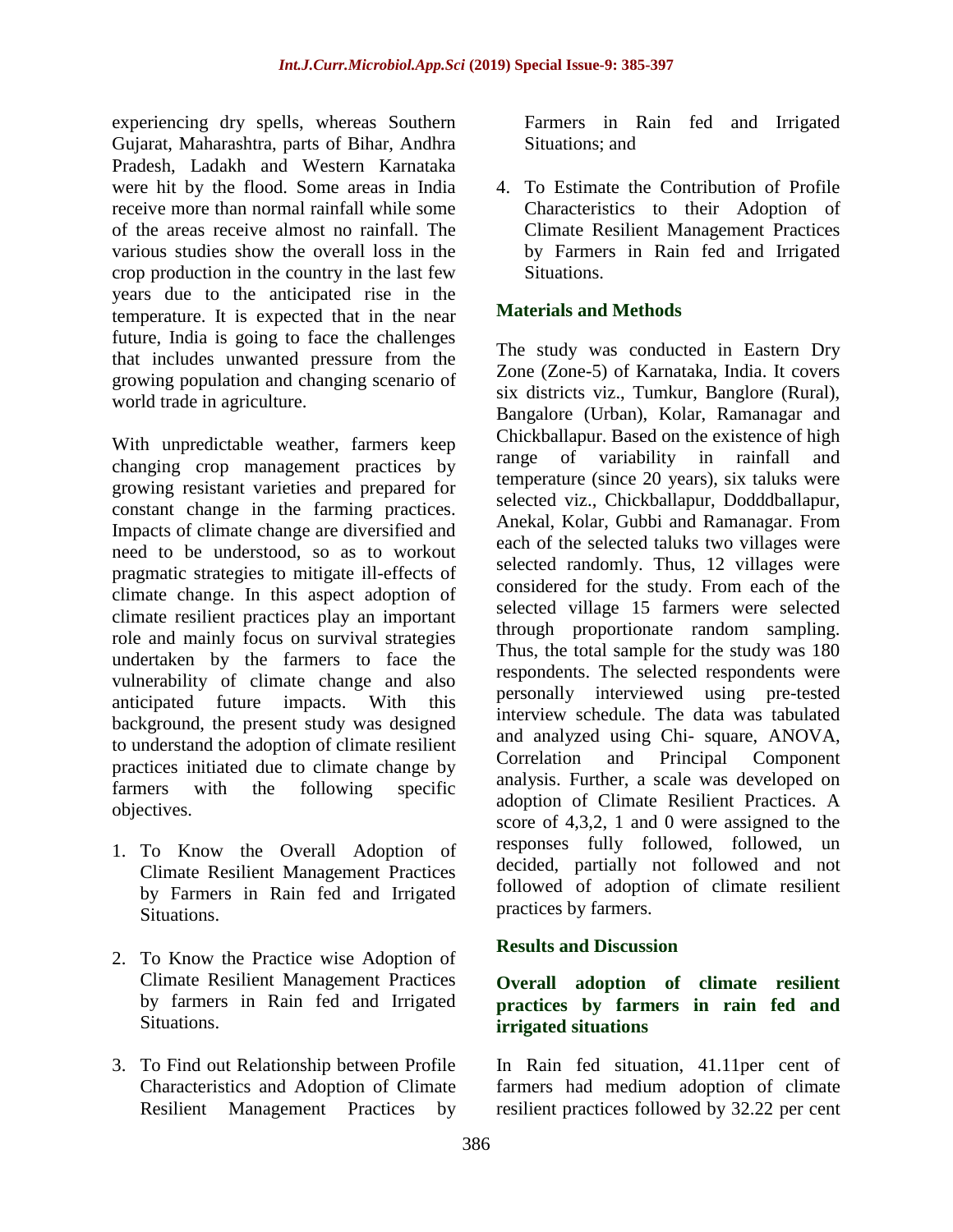had low adoption and 26.67 per cent had high adoption of climate resilient practices (Table 1). On the other hand In irrigated situation, 38.88 per cent of farmers belonged to low adoptability followed by 33.34 per cent had high and 27.78 per cent had medium adoptability of climate resilience practices. Chi-square test applied was 86.938 turn out to be significant at one per cent level of probability indicating a significant variation in the overall adoption of climate resilient practices among the farmers in different agricultural situations *viz.,* Rain fed and irrigated,

Further, to know the significance difference F- test was carried out accordingly the results obtained were presented in Table 2 showed that there was a significant difference at 5 per cent level of probability (F- value 3.02) in adoption of climate resilient practices among the farmers in different situations *viz.,* Rain fed and irrigated.

## **Practice wise adoption of climate resilient practices by farmers in rain fed situation**

Practice wise Adoption of Climate Resilient Practices by farmers in Rain fed Situation is presented in Table 3. The practice, intercropping racked first, crop substitution ranked second, drought tolerant varieties ranked third, alteration in sowing/ planting dates ranked forth and establishing wind breaks ranked fifth. The remaining practices on the order of rank were pest and disease resistant varieties, alteration in fertilizer usage , organic farming practices, integrated farming system approach, establishing soil and water conservation structures, integrated nutrient management practices, use of organic manures, soil moisture conservation measures, micro irrigation systems, crop rotation, use of suitable breeds, measures towards disease resistance in animals ,integrated weed management practices, soil

test based fertilizer application, high yielding & drought resistant forage crops, mulching and farm pond. Further, the Climate Resilient Practice intercropping was followed by majority of rain fed farmers and the practices farm pond, mulching, high yielding & drought resistant forage crops, soil test based fertilizer application, integrated weed management practices, measures towards disease resistance in animals use of suitable breeds and crop rotation were not followed by majority of farmers.

### **Practice wise adoption of climate resilient practices by farmers in irrigated situation**

Practice wise Adoption of Climate Resilient Practices in Irrigated Situation is presented in Table 4. The practice crop substitution racked first, drought tolerant varieties ranked second, intercropping ranked third, alteration in sowing/ planting dates ranked forth and pest and disease resistant varieties ranked fifth. The remaining practices on the order of rank were establishing wind breaks, alteration in fertilizer usage, organic farming practices, integrated farming system approach, establishing soil and water conservation structures, integrated nutrient management practices, use of organic manures, soil moisture conservation measures, micro irrigation systems, crop rotation, use of suitable breeds, measures towards disease resistance in animals, soil test based fertilizer application, integrated weed management practices, high yielding & drought resistant forage crops, mulching and farm pond. Further, majority of the farmers were not followed the Climate Resilient Practices such as farm pond, mulching, high yielding & drought resistant forage crops, soil test based fertilizer application, integrated weed management practices, use of suitable breeds, measures towards disease resistance in animals and crop rotation.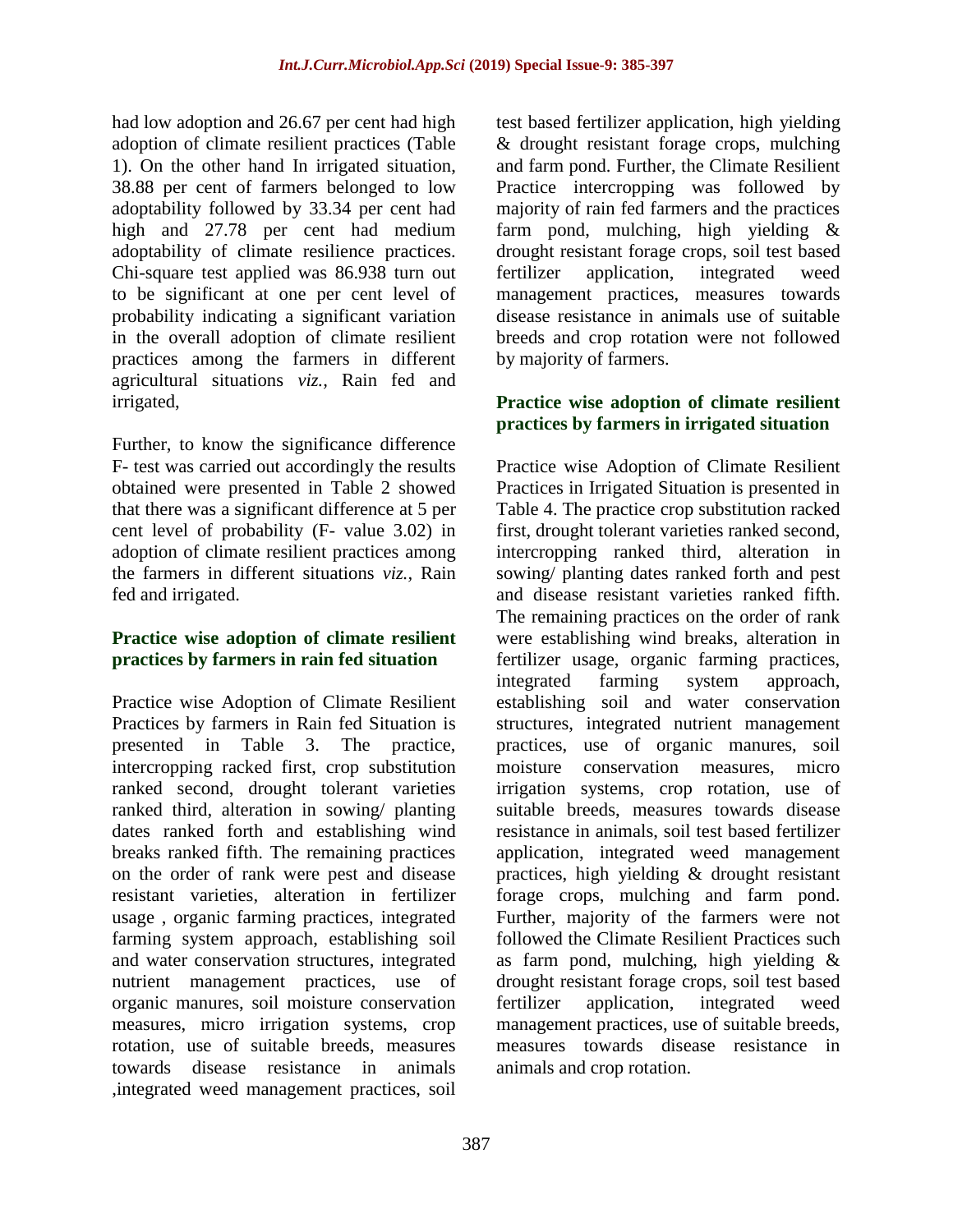#### **Relationship between profile characteristics and adoption of climate resilient practices by farmers in rain fed and irrigated situations.**

The correlation test carried out to identify the type of relationship between profile characteristics with adoption of climate resilient practices in different agricultural situations *viz*., Rain fed and irrigated (Table 5).

In Rain fed situation, the profile characteristics such as cosmopoliteness (- 0.276) organizational participation (0.218) education (-0.212), awareness about diversification (0.196) and risk orientation (0.193), were found to be have significant relationship with adoption of climate resilient practices at one per cent level. Other variables such as innovative proneness (0.186), scientific orientation (-0.182), dependency ratio (-0.171), farming experience (0.162), economic motivation (- 0.145) and mass media exposure (0.144) were found to be have significant relationship with adoption of climate resilient practices at five per cent level.

In irrigated situation, profile characteristics such as education (0.322), organizational participation (-0.275), annual income (0.255), risk orientation (-0.235) and innovative proneness (0.191), were found to be have significant relationship with adoption of climate resilient practices at one per cent level of probability. Whereas, awareness about diversification (-0.187),extension contact (-0.186), cosmopoliteness (0.183), farming experience (0.171) farm mechanization level (0.171), mass media exposure (0.169) scientific orientation (0.130) , irrigation potential (-0.129) and economic motivation (0.120) were found to be have significant relationship with adoption of climate resilient practices at five per cent level.

## **Contribution of profile characteristics to the adoption of climate resilient factors by farmers in rain fed and irrigated situation**

While examining the practices wise contribution in Table 6 it was noticed that the adoption of climate resilient factor 1(intercropping) in Rain fed situation displayed strong association with profile characteristics such as education, dependency ratio, annual income, economic motivation, extension contact organizational participation and farm mechanization level. But negative sign of the co- efficient, farming experience (-0.487) indicated an inverse association with adoption. The next important factor 9 (integrated farming system approach) where adoption of climate resilient factor is strongly associated with variables such as Economic motivation, cosmopoliteness, distance to market, awareness about diversification. But negative sign of the co- efficient, dependency ratio (-0.376) , irrigation potential (-0.804) and farm mechanization level(-0.385) indicated an inverse association with the adoption of climate resilient factor. Factor 3 (drought tolerant varieties) displayed a strong association with variables such as , farm size, scientific orientation, extent of natural capital and farm mechanization level. But negative sign of the co- efficient, age (-0.376) and innovative proneness (-0.584) indicated an inverse association with the adoption of climate resilient factor. Whereas, factor 8(organic farming practices) displayed strongly associated with profile characteristics such as annual income, mass media exposure, risk orientation, scientific orientation and innovative proneness.factor 7(alteration in fertilizer usage) displayed association with dependency ratio, cosmopoliteness and awareness about diversification but negative sign of the coefficient, age (-0.793) and farming experience (-0.724) indicated an inverse association with adoption factors. Whereas, dependency ratio,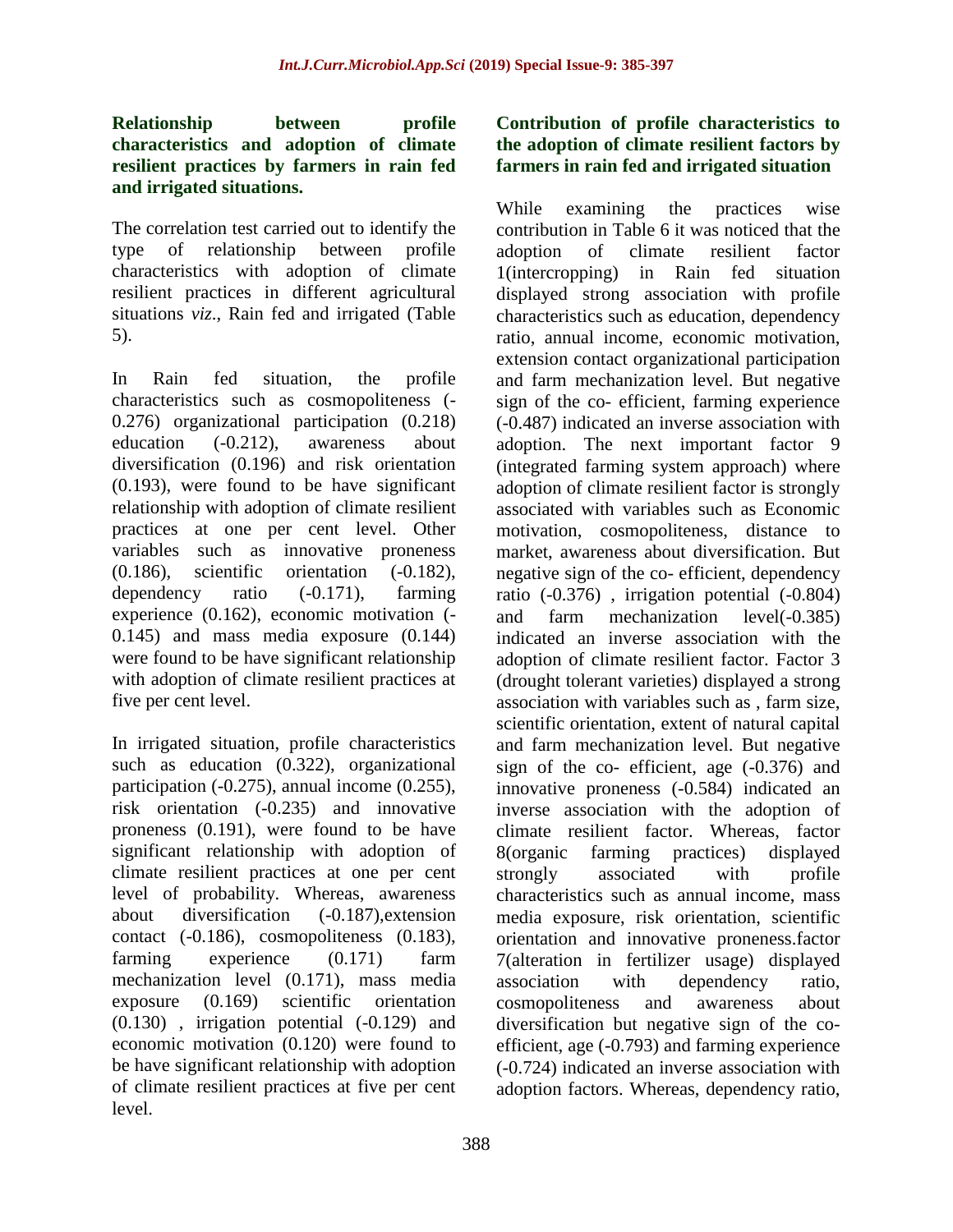farming experience, economic motivation, scientific orientation, awareness about diversification and farm financial literacy displayed a strong association with factor 6 (pest and disease resistant varieties).

Further, in irrigated situation factor 1(crop substitution) displayed strong association with variables such as education, economic motivation, extension contact, distance to market and organizational participation. But negative sign of the co- efficient farm size (- 0.322) and farming experience (-0.466) indicated an inverse association with the factors. The next important adoption factor is 2(drought tolerant varieties) is strongly associated with profile characteristics such as scientific orientation, irrigation potential and farm mechanization level. But negative sign of the co- efficient, distance to market (- 0.711) and farm financial literacy (-0.467) indicated an inverse association with the adoption factor. The factor 9 (integrated farming system approach) is positively associated with profile characteristics like economic motivation, risk orientation, scientific orientation, cosmopoliteness and farm financial literacy. Whereas, Farm size and extent of natural capital had displayed strong association with factor 8 (organic farming practices), but negative sign of the co- efficient, dependency ratio (-0.312) and innovative proneness (-0.803) indicated an inverse association with the adoption of climate resilient practices. The factor 3 (intercropping) is positively associated with farm size and farming experience. Whereas the factor 7(alteration in fertilizer usage) display positive association with annual income, risk orientation, and financial literacy but negative sign of the co- efficient, dependency ratio (-0.305) indicated an inverse association with the adoption of climate resilient factor. Whereas, factor 6 (establishing wind breaks) strongly associated with age and farming experience and the factor 5 (pest and disease resistant varieties) was associated with farming experience.

| <b>Table.1</b> Overall adoption of climate resilient practices by farmers in rain fed and irrigated |  |  |  |  |  |  |  |  |  |  |
|-----------------------------------------------------------------------------------------------------|--|--|--|--|--|--|--|--|--|--|
| <i>situations</i>                                                                                   |  |  |  |  |  |  |  |  |  |  |

|                          | <b>Agricultural situation</b> |                   |               |                   |               |                 |  |  |  |  |  |  |
|--------------------------|-------------------------------|-------------------|---------------|-------------------|---------------|-----------------|--|--|--|--|--|--|
| <b>Adoption category</b> |                               | Rain fed $(n=90)$ |               | $Irrigated(n=90)$ |               | $Total (N=180)$ |  |  |  |  |  |  |
|                          | <b>Number</b>                 | Per cent          | <b>Number</b> | Per cent          | <b>Number</b> | Per cent        |  |  |  |  |  |  |
| Low                      | 29                            | 32.22             | 35            | 38.88             | 35            | 19.45           |  |  |  |  |  |  |
| <b>Medium</b>            | 37                            | 41.11             | 25            | 27.78             | 109           | 60.55           |  |  |  |  |  |  |
| <b>High</b>              | 24                            | 26.67             | 30            | 33.34             | 36            | 20.00           |  |  |  |  |  |  |
| <b>Total</b>             | 90                            | 100.00            | 90            | 100.00            | 180           | 100.00          |  |  |  |  |  |  |

Chi-square Value=86.938\*\* \*\*= Significant at 1 per cent level.

#### **Table.2** Adoption of climate resilient practices by farmers in rain fed and irrigated situations

 $(N=180)$ 

| <b>Situations</b> | Sample size |       | <b>Adoption</b> |                    |
|-------------------|-------------|-------|-----------------|--------------------|
|                   |             | Mean  | S.D             | $\mathbf{F}$ Value |
| <b>Rain fed</b>   | 90          | 30.32 | 14.34           |                    |
| <b>Irrigation</b> | 90          | 32.36 | 24.62           | $3.02*$            |
| <b>Total</b>      | 180         | 31.32 | 26.82           |                    |

\*= Significant at 5 per cent level;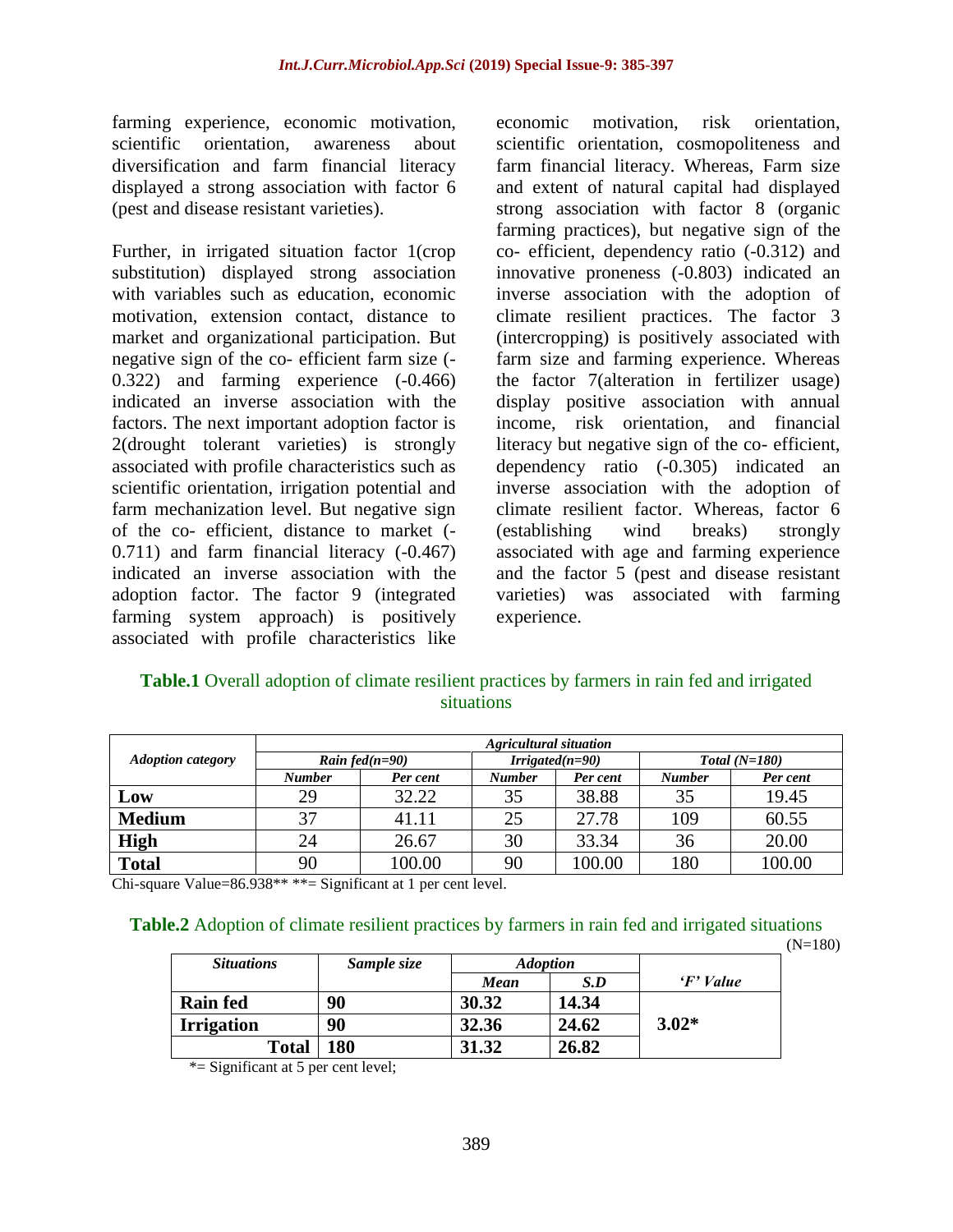|                            |                                                                           |                  |                          |                 |       |                |       |                                  |               |                |       | $(n=90)$     |              |
|----------------------------|---------------------------------------------------------------------------|------------------|--------------------------|-----------------|-------|----------------|-------|----------------------------------|---------------|----------------|-------|--------------|--------------|
| <b>Practices</b><br>Sl.No. |                                                                           |                  | <b>Fully</b><br>followed | <b>Followed</b> |       | Un decided     |       | <b>Partially</b> not<br>followed |               | Not followed   |       | <b>Score</b> | Rank         |
|                            |                                                                           | <b>Score</b>     | $\frac{9}{6}$            | <b>Score</b>    | %     | <b>Score</b>   | %     | score                            | $\frac{9}{6}$ | <b>Score</b>   | %     |              |              |
| $\mathbf{1}$               | Intercropping                                                             | 14               | 15.55                    | 45              | 50.00 | $\overline{7}$ | 7.77  | 20                               | 22.23         | $\overline{4}$ | 4.45  | 225          | I            |
| $\overline{2}$             | Crop Substitution                                                         | 5                | 5.55                     | 37              | 41.11 | 31             | 34.45 | 13                               | 14.44         | $\overline{4}$ | 4.45  | 206          | $\mathbf{I}$ |
| $\overline{3}$             | Tolerant<br>Drought<br>Varieties                                          | 21               | 23.34                    | 34              | 37.77 | $\overline{0}$ | 0.00  | 13                               | 14.45         | 22             | 24.44 | 199          | $\rm III$    |
| $\overline{4}$             | in<br>Alteration<br>sowing/<br><b>Planting Dates</b>                      | $\overline{0}$   | 0.00                     | 40              | 44.45 | 25             | 27.77 | 11                               | 12.23         | 14             | 15.55 | 181          | IV           |
| 5                          | Wind<br>Establishing<br><b>Breaks</b>                                     | 9                | 10.00                    | 36              | 40.00 | 13             | 14.45 | 6                                | 6.67          | 26             | 28.88 | 176          | V            |
| 6                          | and<br>Disease<br>Pest<br><b>Resistant Varieties</b>                      | 9                | 10.00                    | 40              | 44.45 | $\overline{0}$ | 0.00  | 17                               | 18.88         | 24             | 26.67 | 173          | VI           |
| $\tau$                     | Alteration in Fertilizer<br>Usage                                         | 9                | 10.00                    | 31              | 34.45 | 15             | 16.66 | $\overline{4}$                   | 4.45          | 31             | 34.44 | 163          | <b>VII</b>   |
| 8                          | Organic<br>Farming<br>Practices                                           | 8                | 8.88                     | 27              | 30.00 | 16             | 17.78 | 17                               | 18.89         | 22             | 24.45 | 162          | <b>VIII</b>  |
| 9                          | Farming<br>Integrated<br>System Approach                                  | $\overline{0}$   | 0.00                     | 31              | 34.44 | 14             | 15.55 | 25                               | 27.78         | 20             | 22.23 | 146          | IX           |
| 10                         | Establishing<br>Soil<br>and<br>Water<br>Conservation<br><b>Structures</b> | 9                | 10.00                    | 18              | 20.00 | 15             | 16.67 | 13                               | 14.45         | 35             | 38.88 | 133          | X            |
| 11                         | Nutrient<br>Integrated<br><b>Management Practices</b>                     | 8                | 8.88                     | 13              | 14.45 | 19             | 21.12 | 15                               | 16.67         | 35             | 38.88 | 124          | XI           |
| 12                         | Use of Organic Manures                                                    | 8                | 8.88                     | 12              | 13.34 | 20             | 22.23 | 15                               | 16.67         | 35             | 38.88 | 123          | XII          |
| 13                         | Soil<br>Moisture<br><b>Conservation Measures</b>                          | 8                | 8.88                     | 13              | 14.45 | 15             | 16.67 | 19                               | 21.12         | 35             | 38.88 | 120          | <b>XIII</b>  |
| 14                         | Micro<br>Irrigation<br><b>Systems</b>                                     | $\overline{2}$   | 2.22                     | 8               | 8.88  | 23             | 25.55 | 20                               | 22.00         | 37             | 41.11 | 98           | <b>XIV</b>   |
| 15                         | <b>Crop Rotation</b>                                                      | $\boldsymbol{0}$ | 0.00                     | 12              | 13.33 | 10             | 11.11 | 20                               | 22.23         | 48             | 53.33 | 76           | XV           |
| 16                         | <b>Use of Suitable Breeds</b>                                             | $\overline{0}$   | 0.00                     | 9               | 10.00 | 8              | 8.89  | 24                               | 26.66         | 49             | 54.45 | 67           | <b>XVI</b>   |
| 17                         | Towards<br>Measures<br>Disease Resistance in<br>Animals                   | $\mathbf{0}$     | 0.00                     | 8               | 8.89  | 9              | 10.00 | 24                               | 26.66         | 49             | 54.45 | 66           | XVII         |
| 18                         | Integrated<br>Weed<br><b>Management Practices</b>                         | $\overline{0}$   | 0.00                     | 8               | 8.89  | 8              | 8.89  | 24                               | 26.67         | 50             | 55.55 | 64           | <b>XVIII</b> |
| 19                         | Soil test Based Fertilizer<br>Application                                 | $\overline{0}$   | 0.00                     | 8               | 8.89  | 8              | 8.89  | 22                               | 24.45         | 52             | 57.77 | 62           | <b>XIX</b>   |
| 20                         | Yielding<br>High<br>$\&$<br>Drought resistant Forage<br>Crops             | $\overline{0}$   | 0.00                     | 9               | 10.00 | 8              | 8.89  | 18                               | 20.00         | 55             | 61.11 | 61           | XX           |
| 21                         | Mulching                                                                  | $\boldsymbol{0}$ | 0.00                     | 8               | 8.89  | $8\,$          | 8.89  | 17                               | 18.88         | 57             | 63.34 | 57           | XXI          |
| 22                         | Farm Pond                                                                 | $\mathbf{1}$     | 1.11                     | 8               | 8.89  | $\overline{4}$ | 4.44  | 16                               | 17.78         | 61             | 67.78 | 52           | <b>XXII</b>  |

**Table.3** Practice wise adoption of climate resilient practices by farmers in rain fed situation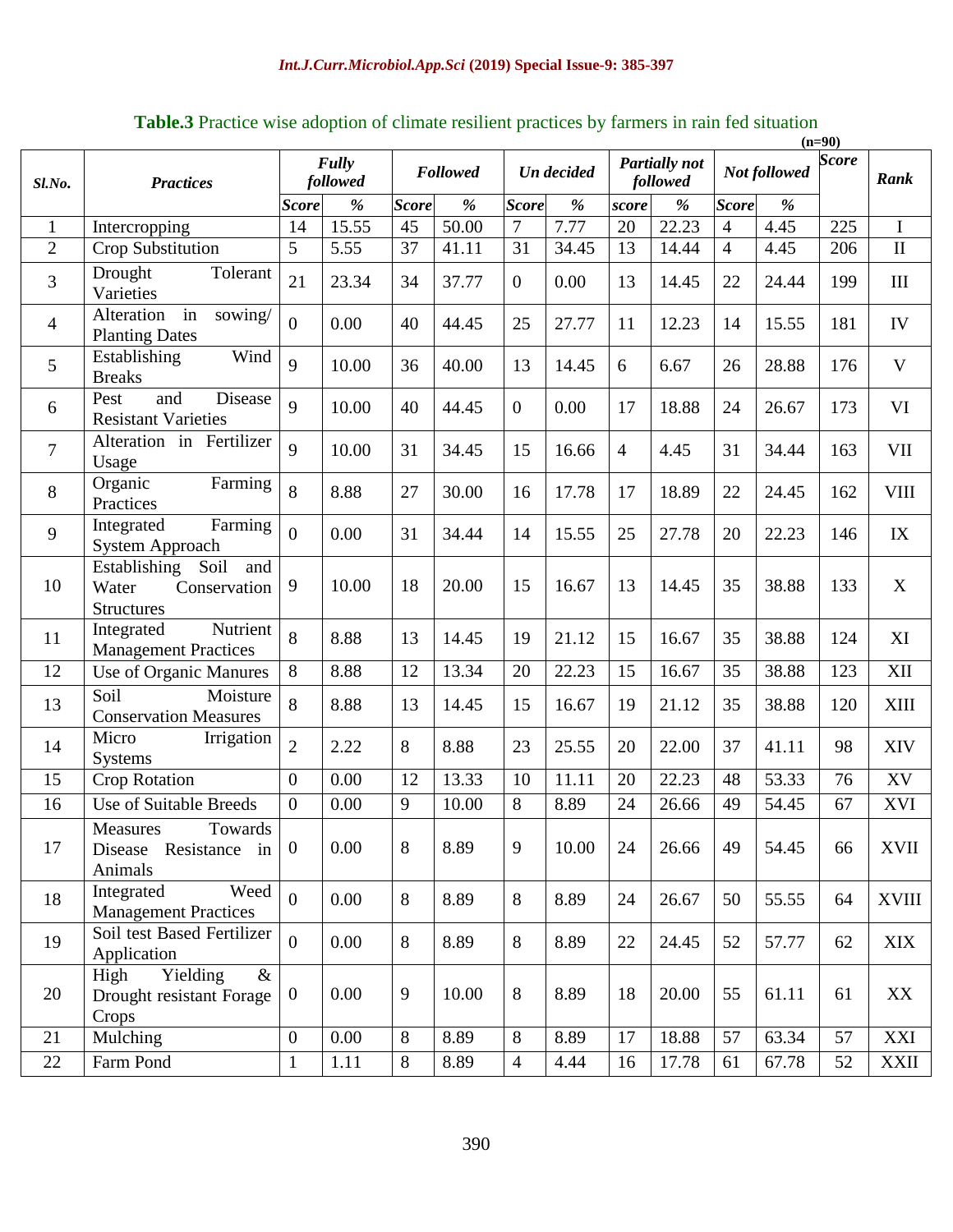| SI.<br>No.       | <b>Practices</b>                                                          | <b>Fully</b><br>followed |               | <b>Followed</b> |               | Un decided     |               | <b>Partially</b><br>not followed |                                    | Not followed   |               | <b>Score</b> | Rank         |
|------------------|---------------------------------------------------------------------------|--------------------------|---------------|-----------------|---------------|----------------|---------------|----------------------------------|------------------------------------|----------------|---------------|--------------|--------------|
|                  |                                                                           | <b>Score</b>             | $\frac{0}{0}$ | <b>Score</b>    | $\frac{0}{0}$ | <b>Score</b>   | $\frac{0}{0}$ | <b>Score</b>                     | $\mathbf{0}_{\mathbf{0}}^{\prime}$ | <b>Score</b>   | $\frac{0}{0}$ |              |              |
| 1.               | Crop Substitution                                                         | 6                        | 6.66          | 38              | 42.23         | 29             | 32.23         | 13                               | 14.44                              | $\overline{4}$ | 4.44          | 209          | $\mathbf I$  |
| 2.               | Tolerant<br>Drought<br>Varieties                                          | 24                       | 26.66         | 33              | 36.66         | $\overline{0}$ | 0.00          | 11                               | 12.23                              | 22             | 24.45         | 206          | $\mathbf{I}$ |
| 3.               | Intercropping                                                             | 16                       | 17.77         | 45              | 50.00         | 6              | 6.66          | 19                               | 21.12                              | $\overline{4}$ | 4.45          | 203          | $\rm III$    |
| $\overline{4}$ . | in<br>Alteration<br>sowing/<br><b>Planting Dates</b>                      | $\overline{2}$           | 2.23          | 39              | 43.33         | 24             | 26.66         | 11                               | 12.23                              | 14             | 15.55         | 184          | ${\rm IV}$   |
| 5.               | <b>Pest and Disease Resistant</b><br>Varieties                            | 11                       | 12.23         | 40              | 44.45         | $\overline{0}$ | 0.00          | 15                               | 16.66                              | 24             | 26.66         | 179          | $\mathbf{V}$ |
| 6.               | <b>Establishing Wind Breaks</b>                                           | 9                        | 10.00         | 38              | 42.23         | 12             | 13.34         | 5                                | 5.55                               | 26             | 28.88         | 179          | VI           |
| 7.               | in<br>Fertilizer<br>Alteration<br>Usage                                   | 9                        | 10.00         | 33              | 36.66         | 14             | 15.55         | 3                                | 3.34                               | 31             | 34.45         | 166          | <b>VII</b>   |
| 8.               | Organic<br>Farming<br>Practices                                           | 8                        | 8.88          | 30              | 33.34         | 14             | 15.56         | 16                               | 17.77                              | 22             | 24.45         | 166          | <b>VIII</b>  |
| 9.               | Farming<br>Integrated<br>System Approach                                  | $\overline{2}$           | 2.23          | 31              | 34.44         | 13             | 14.44         | 25                               | 27.77                              | 19             | 21.12         | 152          | IX           |
| 10.              | Soil<br>Establishing<br>and<br>Water<br>Conservation<br><b>Structures</b> | 10                       | 11.12         | 20              | 22.22         | 14             | 15.55         | 12                               | 13.34                              | 34             | 37.77         | 140          | $\mathbf X$  |
| 11               | Nutrient<br>Integrated<br><b>Management Practices</b>                     | $\mathbf{Q}$             | 10.00         | 16              | 17.78         | 18             | 20.00         | 14                               | 15.56                              | 33             | 36.66         | 134          | XI           |
| 12               | Use of Organic Manures                                                    | 9                        | 10.00         | 15              | 16.67         | 19             | 21.12         | 14                               | 15.55                              | 33             | 36.67         | 133          | XII          |
| 13.              | Moisture<br>Soil<br><b>Conservation Measures</b>                          | 9                        | 10.00         | 16              | 17.77         | 14             | 15.56         | 18                               | 20.00                              | 33             | 36.66         | 130          | XIII         |
| 14.              | Micro Irrigation Systems                                                  | $\overline{4}$           | 4.44          | 11              | 12.22         | 21             | 23.34         | 19                               | 21.12                              | 35             | 38.88         | 110          | XIV          |
| 15.              | <b>Crop Rotation</b>                                                      | $\overline{2}$           | 2.23          | 15              | 16.66         | 9              | 10.00         | 19                               | 21.11                              | 45             | 50.00         | 85           | XV           |
| 16.              | Use of Suitable Breeds                                                    | $\overline{3}$           | 3.34          | 9               | 10.00         | 8              | 8.89          | 23                               | 25.55                              | 47             | 52.22         | 78           | XVI          |
| 17.              | Measures<br>Towards<br>Disease Resistance in<br>Animals                   | $\overline{2}$           | 2.23          | 9               | 10.00         | 9              | 10.00         | 23                               | 25.55                              | 47             | 52.22         | 76           | XVII         |
| 18.              | Soil test Based Fertilizer<br>Application                                 | $\overline{2}$           | 2.23          | 10              | 11.12         | 8              | 8.88          | 21                               | 23.33                              | 49             | 54.44         | 75           | XVIII        |
| 19.              | Weed<br>Integrated<br><b>Management Practices</b>                         | $\overline{2}$           | 2.23          | 9               | 10.00         | $\tau$         | 7.77          | 24                               | 26.66                              | 48             | 53.34         | 73           | <b>XIX</b>   |
| 20.              | High Yielding & Drought<br>resistant Forage Crops                         | $\overline{3}$           | 3.34          | 9               | 10.00         | 8              | 8.89          | 16                               | 17.77                              | 54             | 60.00         | 71           | XX           |
| 21.              | Mulching                                                                  | $\overline{3}$           | 3.34          | 8               | 8.89          | 8              | 8.89          | 15                               | 16.66                              | 56             | 62.22         | 67           | XXI          |
| 22.              | Farm Pond                                                                 | $\overline{4}$           | 4.44          | 9               | 10.00         | $\overline{4}$ | 4.44          | 14                               | 15.56                              | 59             | 65.56         | 65           | <b>XXII</b>  |

# **Table.4** Practice wise adoption of climate resilient practices by farmers in irrigated situation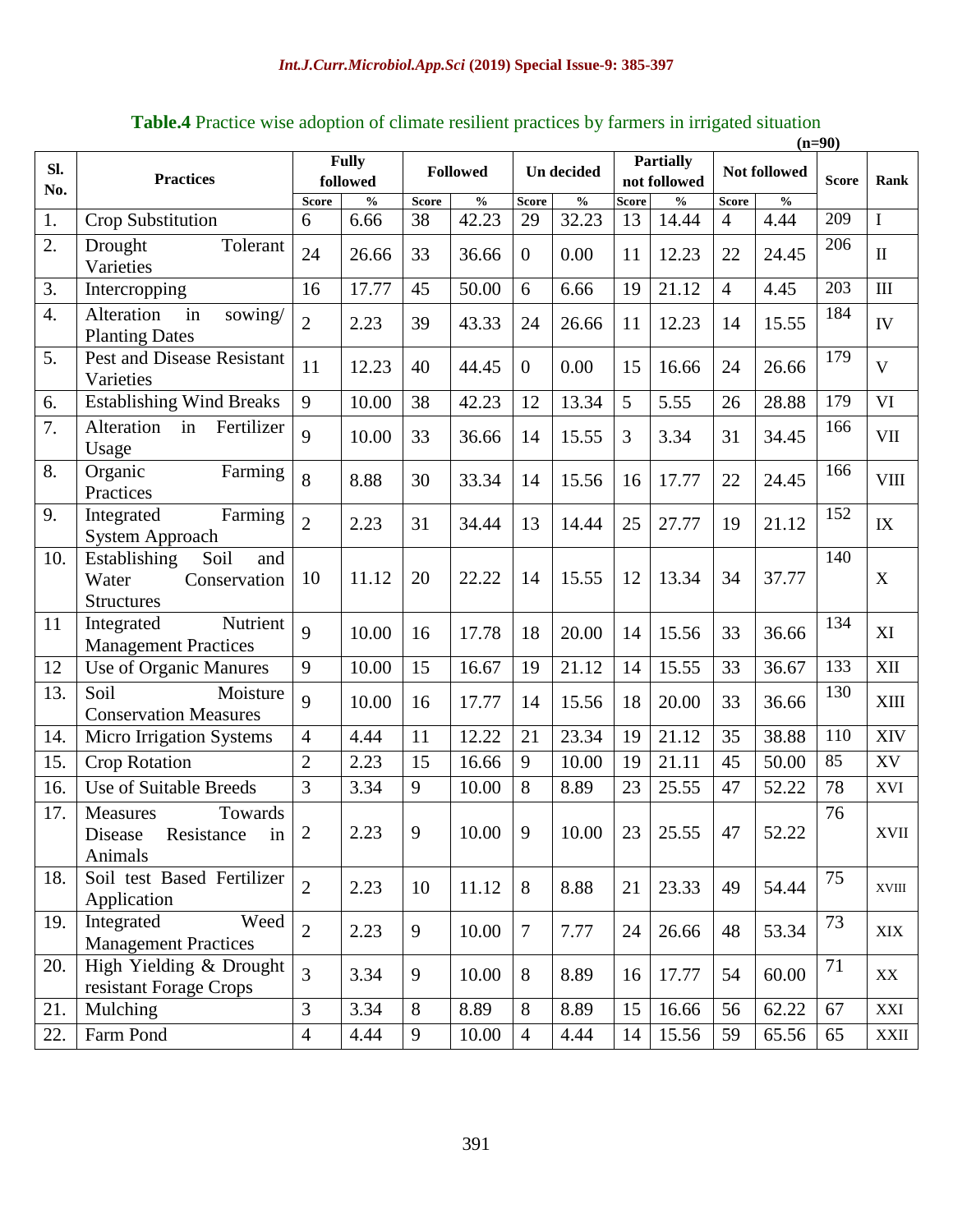| <b>Table.5</b> Relationship between profile characteristics and adoption of climate resilient practices |
|---------------------------------------------------------------------------------------------------------|
| by farmers in rain fed and irrigated situations                                                         |

| SI. | <b>Characteristic</b>                  | <b>Correlation Coefficient (r)</b> |                       |  |  |  |  |  |
|-----|----------------------------------------|------------------------------------|-----------------------|--|--|--|--|--|
| No. |                                        | Rain fed $(n_{=90})$               | Irrigated $(n_{=90})$ |  |  |  |  |  |
| 1.  | Age                                    | $-0.003$ NS                        | $-0.075$ NS           |  |  |  |  |  |
| 2.  | Education                              | $-0.212**$                         | $0.322**$             |  |  |  |  |  |
| 3.  | Dependency Ratio                       | $-0.171*$                          | 0.047NS               |  |  |  |  |  |
| 4.  | Farm Size                              | $-0.071$ NS                        | 0.066NS               |  |  |  |  |  |
| 5.  | Farming Experience                     | $0.162*$                           | $0.171*$              |  |  |  |  |  |
| 6.  | Annual Income                          | $-0.092NS$                         | $0.255**$             |  |  |  |  |  |
| 7.  | <b>Economic Motivation</b>             | $-0.145*$                          | $0.120*$              |  |  |  |  |  |
| 8.  | Mass Media Exposure                    | $0.144*$                           | $0.169*$              |  |  |  |  |  |
| 9.  | <b>Risk Orientation</b>                | $0.193**$                          | $-0.235**$            |  |  |  |  |  |
| 10. | <b>Scientific Orientation</b>          | $-0.182*$                          | $0.130*$              |  |  |  |  |  |
| 11. | <b>Extension Contact</b>               | 0.080NS                            | $-0.186*$             |  |  |  |  |  |
| 12. | Cosmopoliteness                        | $-0.276**$                         | $0.183*$              |  |  |  |  |  |
| 13. | <b>Distance to Market</b>              | 0.085NS                            | $-0.093$ NS           |  |  |  |  |  |
| 14. | <b>Awareness about Diversification</b> | $0.196**$                          | $-0.187*$             |  |  |  |  |  |
| 15. | <b>Extent of Natural Capital</b>       | $-0.090NS$                         | $0.07$ NS             |  |  |  |  |  |
| 16. | <b>Innovative Proneness</b>            | $0.186*$                           | $-0.191**$            |  |  |  |  |  |
| 17. | Farm Financial Literacy                | $-0.071$ NS                        | $-0.072$ NS           |  |  |  |  |  |
| 18. | <b>Irrigation Potential</b>            | 0.088NS                            | $-0.129*$             |  |  |  |  |  |
| 19. | <b>Organizational Participation</b>    | $0.218**$                          | $-0.275**$            |  |  |  |  |  |
| 20. | <b>Farm Mechanization Level</b>        | $-0.040$ <sub>NS</sub>             | $0.171*$              |  |  |  |  |  |

NS: Non-Significant; \*: Significant at 5per cent level; \*\*: Significant at 1per cent level.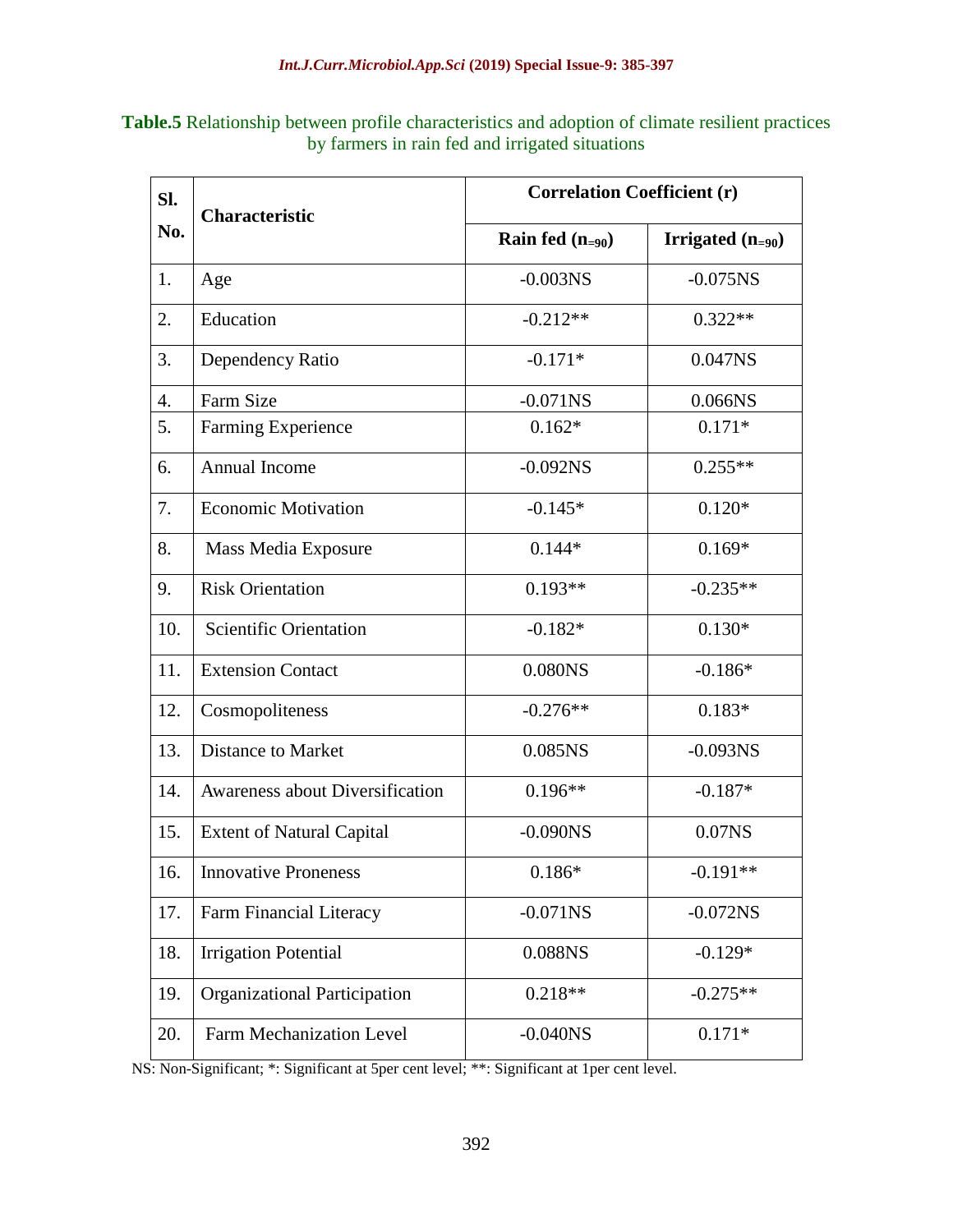## **Table.6** Contribution of profile characteristics to the adoption of climate resilient factors by farmers in rain fed and irrigated situation

| <b>S.I.</b>      | Characteristic                                      | Rain fed $(n=90)$      |          |                         |       |                        |       | <b>Irrigated</b> $(n_1=90)$ |                  |                  |          |              |                         |       |       |
|------------------|-----------------------------------------------------|------------------------|----------|-------------------------|-------|------------------------|-------|-----------------------------|------------------|------------------|----------|--------------|-------------------------|-------|-------|
| No.              |                                                     | <b>Adoption Factor</b> |          |                         |       | <b>Adoption Factor</b> |       |                             |                  |                  |          |              |                         |       |       |
|                  |                                                     | 1                      | 9        | $\overline{\mathbf{3}}$ | 8     | $\overline{7}$         | 6     | $\mathbf{1}$                | $\boldsymbol{2}$ | $\boldsymbol{9}$ | 8        | $\mathbf{3}$ | $\overline{7}$          | 6     | 5     |
| 1.               | Age                                                 |                        |          | ×                       |       | ÷,                     |       |                             |                  |                  |          |              |                         | 0.891 |       |
|                  |                                                     | 0.809                  |          | 0.376                   |       | 0.793<br>.390          |       | 0.808                       |                  |                  |          |              |                         |       |       |
| 2.               | Education                                           |                        |          |                         |       |                        |       |                             |                  |                  |          |              |                         |       |       |
| 3.               | Dependency                                          | 0.605                  | $-0.376$ |                         |       |                        | 0.312 |                             |                  |                  | $-0.312$ | 0.686        | $\blacksquare$<br>0.325 |       |       |
|                  | Ratio                                               |                        |          |                         |       |                        |       |                             |                  |                  |          |              |                         |       |       |
| 4.               | Farm Size                                           |                        |          | 0.867                   |       |                        |       | $-0.322$                    |                  |                  | 0.665    |              |                         |       |       |
| $\overline{5}$ . | Farming                                             | $-0.487$               |          |                         |       | $\sim$                 | 0.319 | $0 - .466$                  |                  |                  |          |              |                         | 0.721 |       |
|                  | Experience                                          |                        |          |                         |       | 0.724                  |       |                             |                  |                  |          |              |                         |       |       |
| 6.               | Annual Income                                       | 0.320                  |          |                         | 0.356 |                        |       |                             |                  |                  |          |              | 0.808                   |       |       |
| 7.               | Economic                                            | 0.777                  | 0.323    |                         |       |                        | 0.332 | 0.504                       |                  | 0.415            |          |              |                         |       |       |
|                  | Motivation                                          |                        |          |                         |       |                        |       |                             |                  |                  |          |              |                         |       |       |
| 8.               | Mass<br>media                                       |                        |          |                         | 0.825 |                        |       |                             |                  |                  |          | 0.890        |                         |       |       |
|                  | Exposure                                            |                        |          |                         |       |                        |       |                             |                  |                  |          |              |                         |       |       |
| 9.               | <b>Risk</b>                                         |                        |          |                         | 0.883 |                        |       |                             |                  | 0.596            |          | 0.544        | 0.301                   |       |       |
|                  | Orientation                                         |                        |          |                         |       |                        |       |                             |                  |                  |          |              |                         |       |       |
| 10.              | Scientific                                          |                        |          | 0.313                   | 0.425 |                        | 0.690 |                             | 0.452            | 0.688            |          |              |                         |       |       |
|                  | Orientation<br>Extension                            | 0.919                  |          |                         |       |                        |       | 0.903                       |                  |                  |          |              |                         |       |       |
| 11.              | Contact                                             |                        |          |                         |       |                        |       |                             |                  |                  |          |              |                         |       |       |
| 12.              | Cosmopolitenes                                      |                        | 0.946    |                         |       |                        |       |                             |                  | 0.910            |          |              |                         |       |       |
|                  | S                                                   |                        |          |                         |       |                        |       |                             |                  |                  |          |              |                         |       |       |
| 13.              | Distance<br>to                                      |                        | 0.946    |                         |       |                        |       | 0.332                       | $\blacksquare$   |                  |          |              |                         |       |       |
|                  | market                                              |                        |          |                         |       |                        |       |                             | 0.711            |                  |          |              |                         |       |       |
| 14.              | Awareness                                           |                        | 0.487    |                         |       | 0.467                  | 0.451 |                             |                  |                  |          |              |                         |       | 0.938 |
|                  | about                                               |                        |          |                         |       |                        |       |                             |                  |                  |          |              |                         |       |       |
|                  | Diversification                                     |                        |          |                         |       |                        |       |                             |                  |                  |          |              |                         |       |       |
| 15.              | Extent<br>of                                        |                        |          | 0.882                   |       |                        |       |                             |                  |                  | 0.915    |              |                         |       |       |
|                  | Natural Capital                                     |                        |          |                         |       |                        |       |                             |                  |                  |          |              |                         |       |       |
| 16.              | Innovative                                          |                        |          | $\blacksquare$          | 0.539 |                        |       |                             |                  |                  | $-0.803$ | 0.331        |                         |       |       |
|                  | Proneness                                           |                        |          | 0.584                   |       |                        |       |                             |                  |                  |          |              |                         |       |       |
| 17.              | Farm Financial                                      |                        |          |                         |       |                        | 0.783 |                             | $\blacksquare$   | 0.559            |          |              | 0.383                   |       |       |
|                  | Literacy                                            |                        |          |                         |       |                        |       |                             | 0.467            |                  |          |              |                         |       |       |
| 18.              | Irrigation                                          |                        | $-0.804$ |                         |       |                        |       |                             | 0.832            |                  |          |              |                         |       |       |
|                  | Potential                                           |                        |          |                         |       |                        |       |                             |                  |                  |          |              |                         |       |       |
| 19.              | Organizational                                      | 0.925                  |          |                         |       |                        |       | 0.905                       |                  |                  |          |              |                         |       |       |
|                  | Participation                                       | 0.438                  |          | 0.685                   |       |                        |       |                             |                  |                  |          |              |                         |       |       |
| 20.              | Farm                                                |                        | $-0.385$ |                         |       |                        |       | 0.387                       | 0.746            |                  |          |              |                         |       |       |
|                  | Mechanization<br>Level                              |                        |          |                         |       |                        |       |                             |                  |                  |          |              |                         |       |       |
|                  | Extraction Method: Principal Component Analysis.    |                        |          |                         |       |                        |       |                             |                  |                  |          |              |                         |       |       |
|                  | Rotation Method: Varimax with Kaiser Normalization. |                        |          |                         |       |                        |       |                             |                  |                  |          |              |                         |       |       |

In Rain fed situation 41.11 per cent of farmers belonged to medium, 32.22 to low and 36.67 per cent to high adoption category. Where as in irrigated situation 38.88 of farmers belonged to low, 33.34 per cent to high and 27.78 to medium adoption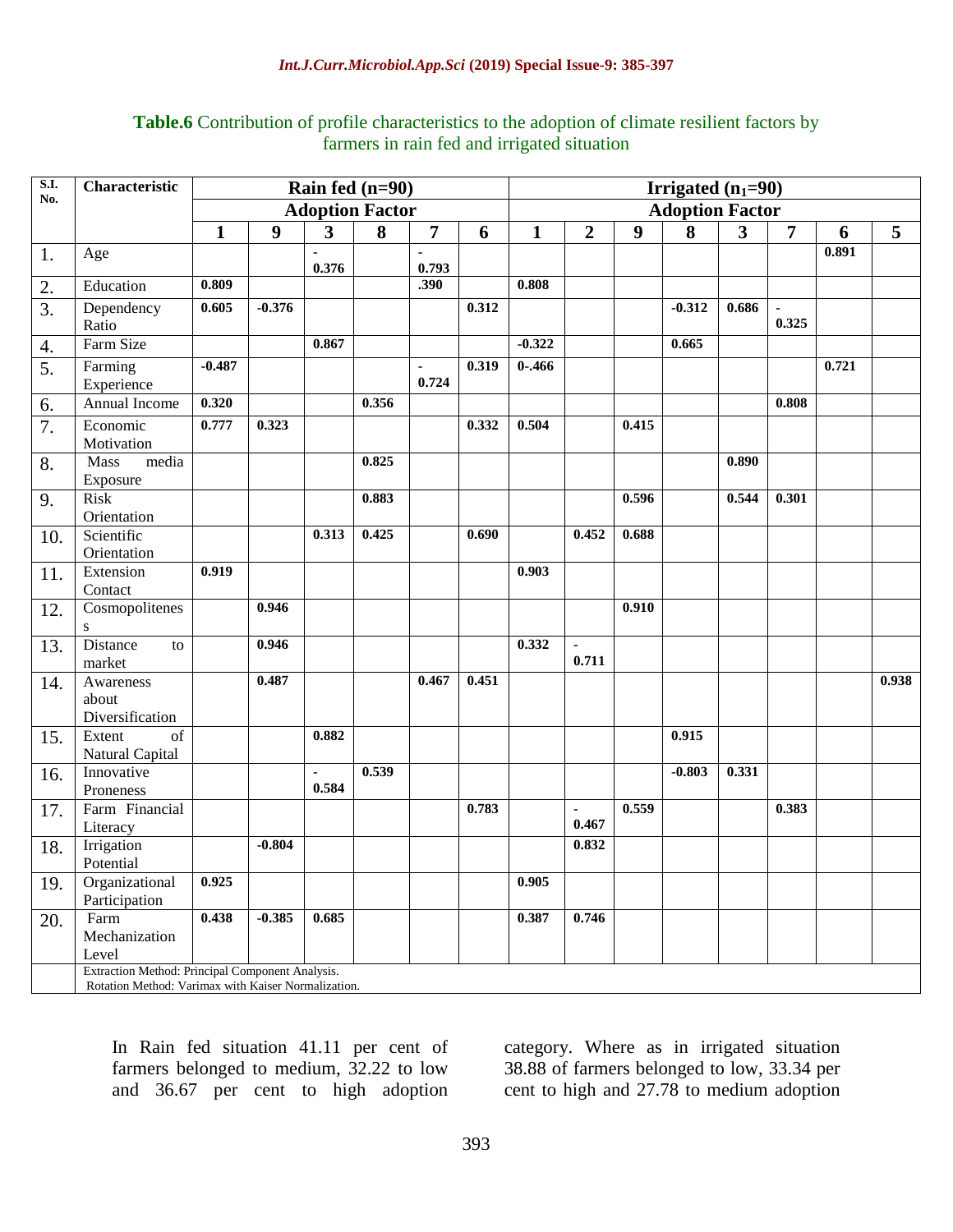category of Climate Resilient Practices. This gets the support of significant results of Chisquare and F-tests. The possible reason for medium to low adoptability may be due to the fact that it is relatively a new concept to many farmers and still it is in the stage of acceptance by the farmers. This implied that farmers need to be educated regarding importance and advantages of climate resilient management practices for their acceptance**.** The above trend of results gets the support of Shankara (2010) reported that majority of farmers (43.33%) had low adoption followed by (33.34%) per cent had medium and high (23.33%) adoption level of climate related activities because of lack awareness regarding adoption strategies. Manjunath (2018) reported that the Tail end area farmers had medium-high adoption level as compared to the Head reach farmers who had low-medium adoption level which may be due to the situational factor like acute water shortage and Tail end farmers had more extension contact with the subject matter specialists (SMS's) of Krishi Vignan Kendra (KVK) and they were participated in extension educational activities like demonstrations, group meetings, field days etc., to a greater extent. Further, the farmers in head reach area had obtained a relatively lesser mean score, while the farmers in Tail end area had a higher mean score with respect to adoption scores. The t-value showed significant difference between adoption level of Head reach and Tail end farmers at 5 per cent level of probability. Similarly Balakrishnan and Vasanthakumar (2010) revealed that more than half of respondents had medium level of knowledge followed by high level of knowledge and low knowledge level about SRI technology. Also, Thiyagarajan (2011) revealed that majority of the respondents had medium level of knowledge followed by low level and high level of knowledge on SRI cultivation. Further, Jasna (2015) reported

that in Karnataka and Jharkhand NICRA farmers had a higher resilient index score than the non- NICRA farmers.

Further, in Rain fed situation the practice, intercropping racked first, crop substitution ranked second, drought tolerant varieties ranked third, alteration in sowing/ planting dates ranked forth and establishing wind breaks ranked fifth. On the other hand in Irrigated Situation the practice crop substitution racked first, drought tolerant varieties ranked second, intercropping ranked third, alteration in sowing/ planting dates ranked forth and pest and disease resistant varieties ranked fifth. The probable reason for a above findings may be that the intercropping in Rain fed situation acts as a natural insurance a reduce the risk when the main crop failures and alternative crop provides sustainable income to the farmers. Depending on the climatic factors and availability of natural resources farmers need to adopt cropping pattern to reduce the impact of climate change, adoption of drought tolerant varieties and changing planting dates according to climate change helps in overcoming adverse conditions and establishment of wind breaks to conserve soil moisture and provides organic manure to agriculture land. Vinay and Umesh (2015) also observed that the farmers have adapted several coping mechanisms in crop production and soil and water conservation practices in response to changes in climatic parameters. Majority of farmers (80% agromet advisory service (AAS) and 45% control) have changed from growing of long duration varieties to short duration varieties. Similarly, a sizable proportion of farmers have changed their cropping pattern that instead of growing ragi alone, they shifted to red gram, vegetables and grapes. Majority of farmers, particularly AAS category have started adopting few soil and water conservation practices. Farmers have also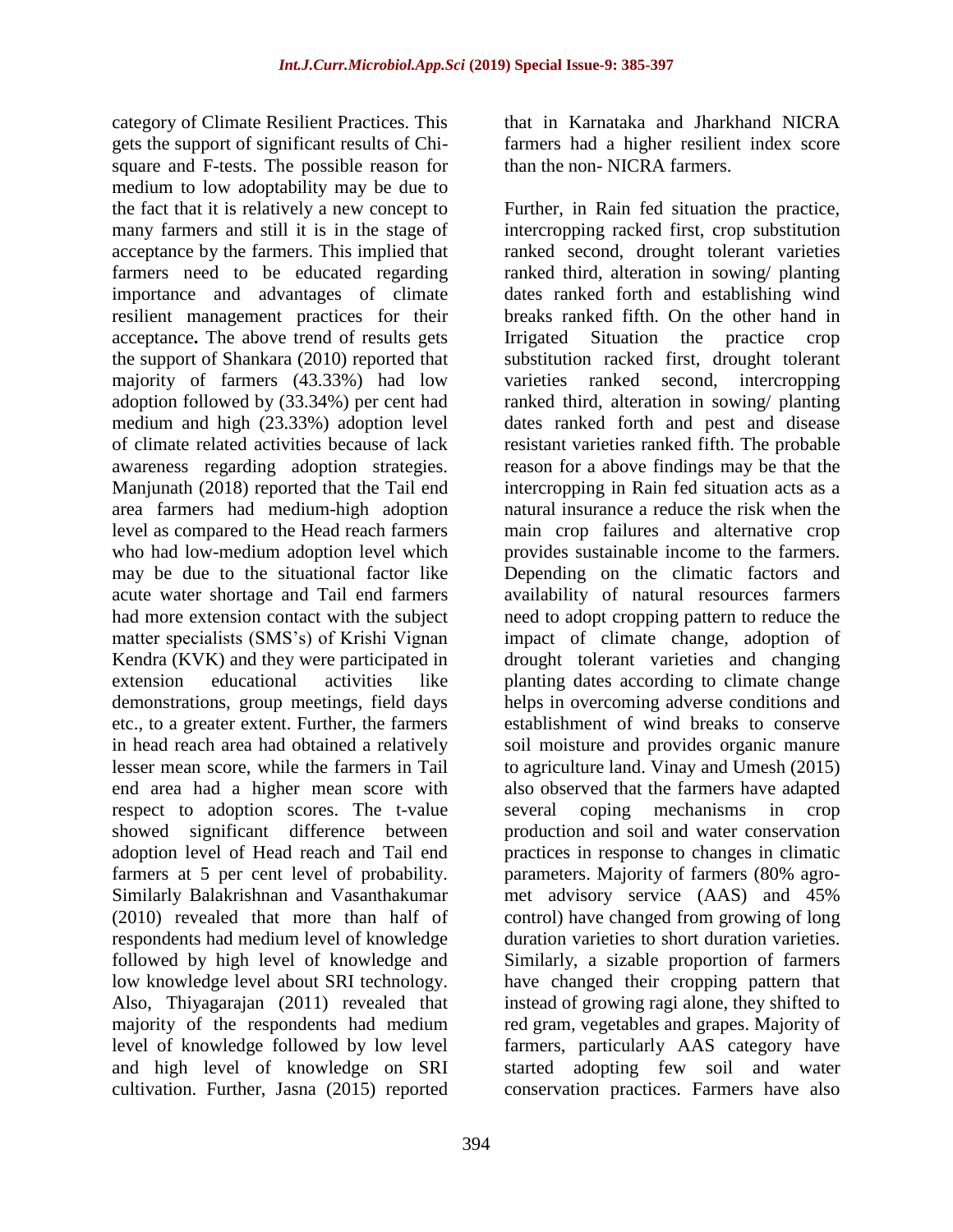changed the spacing, quantity of seeds used, fertilizer application and frequency of irrigation. Further, Raviya (2017) clearly indicated that the level of adoption was found very high (more than 70 per cent) in practices like, method of sowing (rank I), land preparation (rank II), seed rate (rank III), inter culturing (rank IV) and spacing (rank V). Manjunath (2018) reported that in both Head reach and Tail end area majority of the respondents have adopted the practices like summer ploughing, puddling at the right time, pregermination of paddy seeds, trimming of top of the aged seedlings before transplanting during late planting, maintaining closer spacing of aged seedlings and increasing number of aged seedling per hill. In both Head reach and Tail end area only notable number of respondents have partially adopted the technologies like field sanitation, improved land leveling, maintaining thin film of water for suppression of weeds, use of organic manures, green leaf and green manure, applying recommended quantity of fertilizers and application of neem coated urea.

The profile characteristics such as cosmopoliteness, organizational participation, education, awareness about diversification and risk orientation, were found to be having significant relationship with adoption of climate resilient practices at one per cent level. Whereas in irrigated situation, profile characteristics such as education, organizational participation, annual income, risk orientation and innovative proneness, were found to be have significant relationship with adoption of climate resilient practices at one per cent level. The above trend of results may be attributed to the fact that cosmpoliteness helps to expose person to developmental opportunities like credit or government subsidy programmes to undertake suitable

permanent measures. The person who is participating in different rural organizations can perceive the trends of climate change more effectively and try to acquire relevant technologies. Education enhances the thinking ability and influences the selection of alternative actions and judicious use of resources. Awareness about diversification helps to evaluate the coping strategies, related to farm activities and also to choose the appropriate strategies to mitigate the ill effects of climate change. The risk orientation determine the quality of any individual to excel their activity which might have influenced the ability to take up different measures to overcome risk and to have better adoption of climate resilient practices. Economic dimension is the major determinant of adoption of any process and to continue in it. Similarly in agriculture farmers will have positive attitude and better adoption of climate resilient practices. The innovative proneness is a cognitive aspect of change, which affects the readiness of an individual to accept new technology. Further, majority of the respondents from Rain fed and irrigated situations would like to achieve higher returns by adopting the innovations intensively related to climate resilience practices. The results are in line with the studies of Shankara (2010) reported the relationship of independent variables with perception of climate change, revealed that, out of fifteen variables viz., age, education, family size, farming experience, income, land holding, innovative proneness and extension agency contact had a positive significant relationship with the farmers perception on climate change. Lalitha (2016) observed that, there was a positive and significant relationship between education, annual income, cropping intensity, irrigation potential, risk orientation, scientific orientation and perception of farmers on climate change with agro bio-diversity level at five per cent level. Nitesh (2017)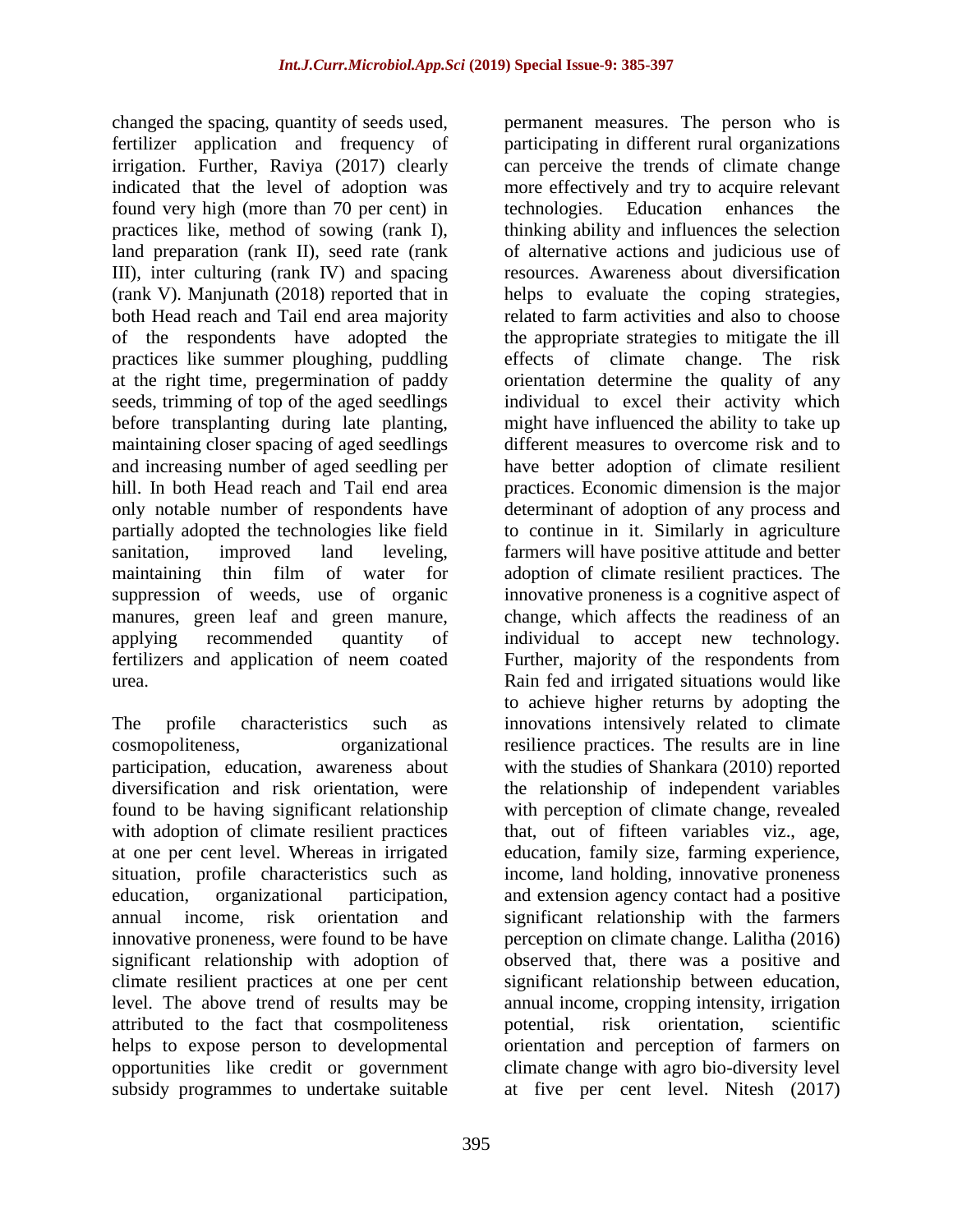indicated that environmental activities participation had a highly significant association with the standard of living of beneficiaries at one per cent level in Green army members. Prabhu (2017) revealed that chi-square test had highly significant association between profile characteristics and management level at one per cent level.

The adoption of climate resilient practice intercropping in Rain fed situation displayed a strong association with profile characteristics such as education, dependency ratio, annual income, economic motivation, extension contact, organizational participation and farm mechanization level. But negative sign of the co- efficient, farming experience indicated an inverse association with adoption. The next important practice integrated farming system approach where adoption of climate resilient factor is strongly associated with variables such as economic motivation, cosmopoliteness, distance to market, awareness about diversification. But negative sign of the coefficient, dependency ratio, irrigation potential and farm mechanization level indicated an inverse association with the adoption of climate resilient factor. The practice drought tolerant varieties displayed a strong association with variables such as, farm size, scientific orientation, extent of natural capital and farm mechanization level. But negative sign of the co- efficient, age and innovative proneness indicated an inverse association with the adoption of climate resilient practice and considered as a major contributing factors for adoption of climate resilient practices followed by organic farming practices, alteration in fertilizer usage and pest and disease resistant varieties. Further, in irrigated situation crop substitution displayed strong association with variables such as education, economic motivation, extension contact, distance to

negative sign of the co- efficient farm size and farming experience indicated an inverse association with the factors. The next important adoption practice drought tolerant varieties are strongly associated with profile characteristics such as scientific orientation, irrigation potential and farm mechanization level. But negative sign of the co- efficient, distance to market and farm financial literacy indicated an inverse association with the adoption factor. The practice integrated farming system approach is positively associated with profile characteristics like economic motivation, risk orientation, scientific orientation, cosmopoliteness and farm financial literacy and considered as a major contributing factors for adoption of climate resilient practices followed by organic farming practices, intercropping, alteration in fertilizer usage, establishing wind breaks and factor and resistant varieties.

market and organizational participation. but

In conclusion, majority of the farmers comes under medium to low adoption of climate resilient practices category. So, there is a necessary to improve the adoption of climate resilient practices management system which brings awareness among the people to provide early warning in order to avoid the ill effects of climate change. Further, the variables like economic motivation, mass media exposure, and distance to market, innovative proneness, irrigational potential, education, risk orientation and extent of natural capital were the most influencing characteristics in adoption of climate resilient practices by the farmers. Therefore, there is an urgent need that government to promote integrated farming system with better management of climate resilient practices. Further, there is a need for specialized training programmes to increase the awareness regarding climate resilient management and motivate them to excel in